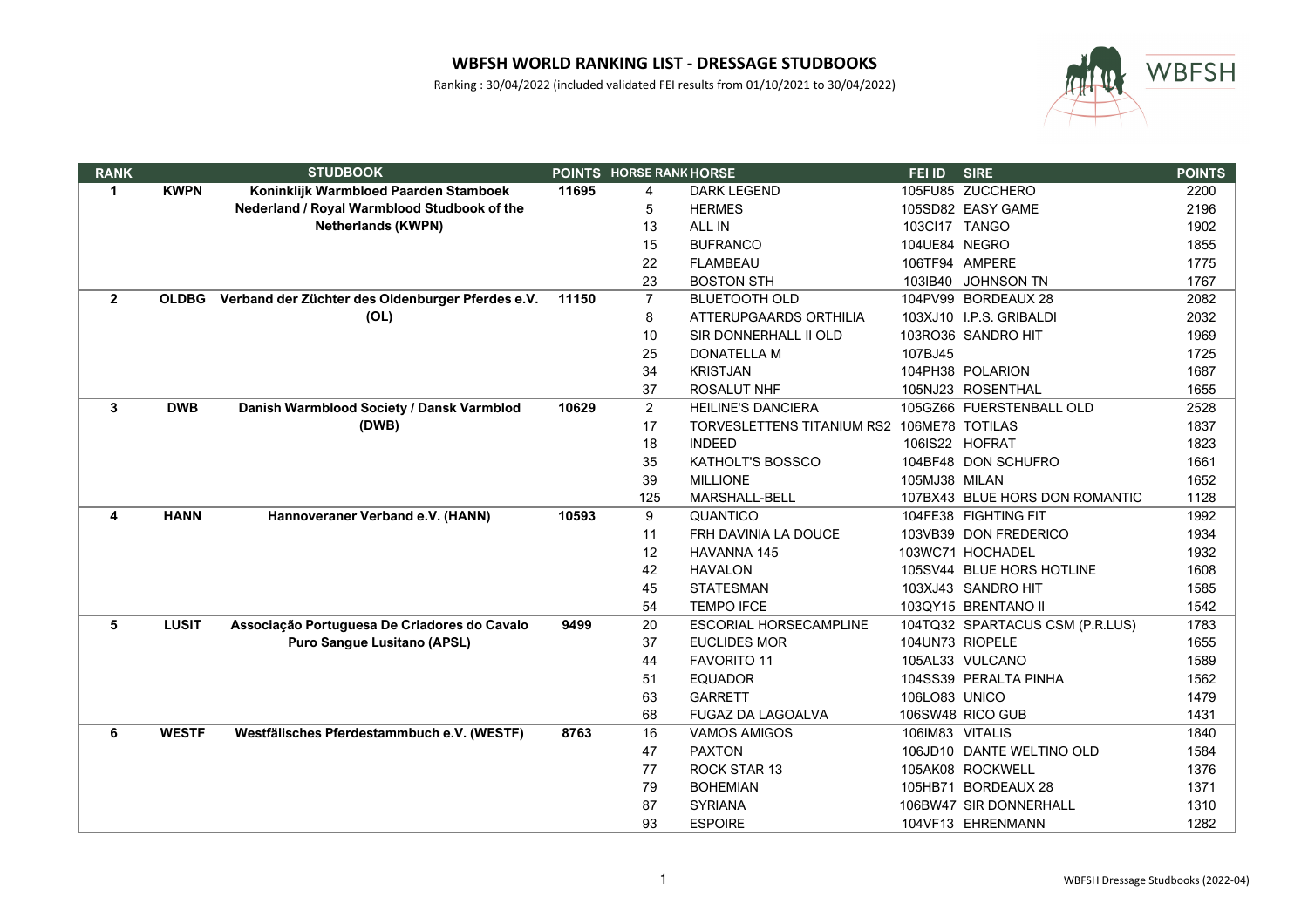

| $\overline{7}$ | <b>HOLST</b> | Verband der Züchter des Holsteiner Pferdes e.V. | 7483 | 6   | ANNABELLE 110                                      |                  | 105ED34 CONTEUR               | 2137 |
|----------------|--------------|-------------------------------------------------|------|-----|----------------------------------------------------|------------------|-------------------------------|------|
|                |              | (HOLST)                                         |      | 13  | <b>CURIOSITY</b>                                   |                  | 104YR30 CLINSMANN 2           | 1902 |
|                |              |                                                 |      | 20  | <b>DEVANTO</b>                                     |                  | 105NY15 DE CHIRICO            | 1783 |
|                |              |                                                 |      | 234 | AL MARTINO 10                                      |                  | 103QG34 ALMORETTO             | 682  |
|                |              |                                                 |      | 296 | <b>CABARET C</b>                                   |                  | 103MB37 CONTENDER             | 509  |
|                |              |                                                 |      | 307 | TE QUIERO SF                                       |                  | 106HV97 TOTILAS               | 470  |
| 8              | <b>DSP</b>   | <b>Deutsches Sportpferd (DSP)</b>               | 7251 | 19  | <b>DSP QUANTAZ</b>                                 |                  | 106CM92 QUATERBACK            | 1807 |
|                |              |                                                 |      | 24  | QUARTETT                                           |                  | 106IZ87 QUATERBACK            | 1727 |
|                |              |                                                 |      | 100 | <b>BARTLGUT'S QUANTUM</b>                          |                  | 104JO26 QUATERBACK            | 1242 |
|                |              |                                                 |      | 174 | <b>LAPONIA</b>                                     |                  | 106NN33 STALLONE QUAINTON     | 846  |
|                |              |                                                 |      | 182 | <b>AMPLEMENTO</b>                                  | 105ZY12 AMPERE   |                               | 815  |
|                |              |                                                 |      | 183 | <b>BARTLGUT'S QUARZ</b>                            |                  | 104JO23 QUATERBACK            | 814  |
| 9              | <b>PRE</b>   | Asociación Nacional De Criadores De Caballos de | 7175 | 40  | <b>ULISES DE YMAS</b>                              |                  | 104EF01 SENI INDIO            | 1614 |
|                |              | Pura Raza Española / National Purebred Spanish  |      | 56  | <b>MEJORANO HGF</b>                                |                  | 105NQ73 GRANDIOSO             | 1518 |
|                |              | <b>Breed</b>                                    |      | 103 | <b>TOLEDANO XXXI</b>                               |                  | 103ZR97 AMBICIOSO XV          | 1237 |
|                |              |                                                 |      | 107 | FITI AL                                            | 105NQ03 JONDO    |                               | 1209 |
|                |              |                                                 |      | 147 | <b>ISRAEL X</b>                                    | 104VP42 EVENTO   |                               | 1030 |
|                |              |                                                 |      | 274 | <b>VAMPIRO DE PERETO</b>                           | 106CJ28 CAFE III |                               | 567  |
| 10             | <b>BWP</b>   | <b>Belgian Warmblood (BWP)</b>                  | 6355 | 30  | INTERMEZZO VAN HET MEERDA/ 105DV79 I.P.S. GRIBALDI |                  |                               | 1703 |
|                |              |                                                 |      | 112 | <b>KONTESTRO DB</b>                                |                  | 106ON70 CONTENDRO I           | 1170 |
|                |              |                                                 |      | 115 | <b>NABAB</b>                                       |                  | 106UO70 SIR DONOVAN           | 1157 |
|                |              |                                                 |      | 156 | <b>ILLUSTER VAN DE KAMPERT</b>                     |                  | 105KX86 SPIELBERG             | 972  |
|                |              |                                                 |      | 190 | <b>DABANOS D'O4</b>                                | BEL42524 ABANOS  |                               | 787  |
|                |              |                                                 |      | 275 | FIL ROUGE                                          |                  | 102NO69 STEDINGER             | 566  |
| 11             | <b>SWB</b>   | <b>Swedish Warmblood Association (SWB)</b>      | 6093 | 3   | <b>TOUCHDOWN</b>                                   |                  | 105SH67 QUATERBACK            | 2288 |
|                |              |                                                 |      | 27  | <b>ASTORIA</b>                                     |                  | 105SI15 SIR DONNERHALL II OLD | 1718 |
|                |              |                                                 |      | 204 | <b>VECTRA</b>                                      |                  | 105LQ46 SILVANO 1047          | 756  |
|                |              |                                                 |      | 235 | <b>DORA</b>                                        |                  | 107KS24 DON PRIMERO           | 680  |
|                |              |                                                 |      | 371 | <b>SOEGA</b>                                       |                  | 105MT34 SANDAKAN 1078         | 369  |
|                |              |                                                 |      | 459 | SIBELIUS 1315                                      |                  | 105KB20 ROSEVELT              | 282  |
| 12             | <b>BHHS</b>  | The British Hanoverian Horse Society (BHHS)     | 5908 | 31  | DUKE OF BRITAIN FRH                                |                  | 103LO51 DIMAGGIO              | 1696 |
|                |              |                                                 |      | 97  | DUKE DE NIRO                                       |                  | 105EX40 DE NIRO 6             | 1254 |
|                |              |                                                 |      | 114 | <b>RUBINS NITE</b>                                 |                  | 103RB72 RUBIN ROYAL OLD       | 1161 |
|                |              |                                                 |      | 203 | <b>HAWTINS DELICATO</b>                            |                  | 104ES67 DIAMOND HIT           | 757  |
|                |              |                                                 |      | 242 | <b>BUTTERFLY IV</b>                                |                  | 103YM51 BREITLING W           | 658  |
|                |              |                                                 |      | 360 | <b>DIAMOND HILL</b>                                |                  | 106BM75 DON DIAMOND           | 382  |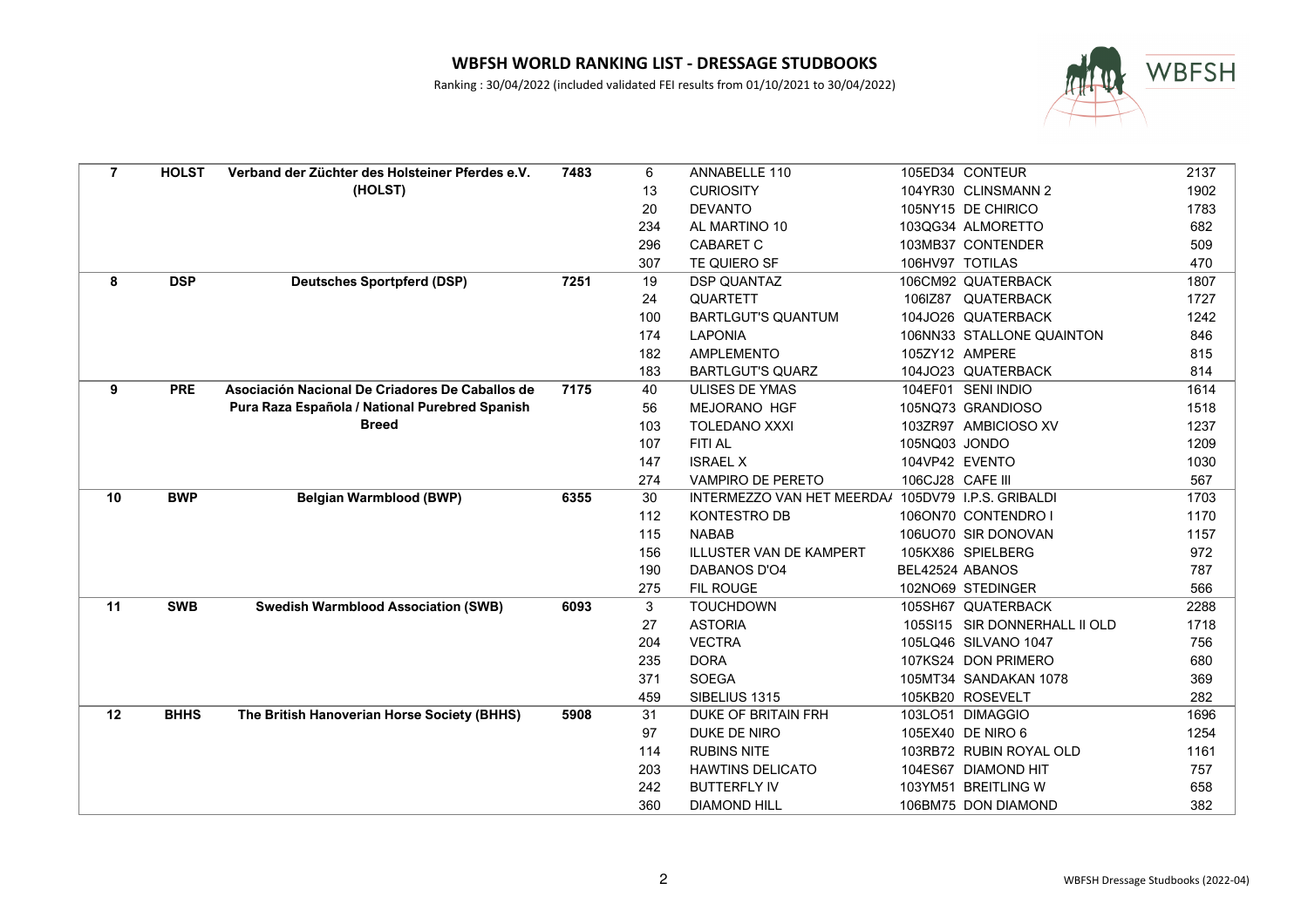

| 13 | <b>NRPS</b>  | Nederlands Rijpaarden en Pony Stamboek (NRPS)   | 3940 | 52           | <b>HEXAGON'S ICH WEISS</b>                         |                 | 106UA71 HEXAGON'S RUBIQUIL    | 1554 |
|----|--------------|-------------------------------------------------|------|--------------|----------------------------------------------------|-----------------|-------------------------------|------|
|    |              |                                                 |      | 105          | <b>SHAKIRA</b>                                     |                 | 107KS44 SANTIAGO              | 1233 |
|    |              |                                                 |      | 117          | <b>CAMORKUS</b>                                    |                 | 107FY00 CONTANGO              | 1153 |
| 14 | <b>RHEIN</b> | Rheinisches Pferd im Hannoveraner Verband e.V.  | 3475 | 118          | <b>JACK DANIEL'S</b>                               |                 | 105ZB44 CHARMEUR              | 1142 |
|    |              | (RHEIN)                                         |      | 178          | <b>STERNENWANDERER</b>                             |                 | 104ZY04 LORD LOXLEY I         | 831  |
|    |              |                                                 |      | 334          | <b>WHITNEY 341</b>                                 |                 | 103DF83 WOLKENSTÜRMER         | 418  |
|    |              |                                                 |      | 339          | SILBERSTERN FRH                                    |                 | 105SA98 SILBERMOND 23         | 413  |
|    |              |                                                 |      | 366          | ROYAL FLASH R                                      |                 | 107LW42 RICCIO NRW            | 375  |
|    |              |                                                 |      | 438          | SUNNY SIDE UP 13                                   |                 | 106GF61 SIR DONNERHALL        | 296  |
| 15 | <b>TRAK</b>  | Verband der Züchter und Freunde des             | 3248 | $\mathbf{1}$ | TSF DALERA BB                                      |                 | 105AH62 EASY GAME             | 2967 |
|    |              | Ostpreussischen Warmblutpferdes Trakehner       |      | 460          | <b>KAISERADLER</b>                                 |                 | 106KE02 VAN DEYK E.H.         | 281  |
| 16 | <b>ZANG</b>  | Stud-book Zangersheide (ZANG)                   | 3137 | 64           | RILKADORA Z                                        | 107FJ05 RILKE   |                               | 1453 |
|    |              |                                                 |      | 154          | SERTORIUS DE RIMA Z IFCE                           |                 | 106BC57 SANDRO HIT            | 984  |
|    |              |                                                 |      | 227          | VALUCIO DH Z                                       | 106EA25 VA-VITE |                               | 700  |
| 17 | <b>AHS</b>   | The American Hanovarian Society (AHS)           | 2873 | 32           | SERENADE MF                                        |                 | 107DE72 SIR DONNERHALL        | 1692 |
|    |              |                                                 |      | 213          | <b>FARO SQF</b>                                    |                 | 105TM09 FIDERTANZ 2           | 739  |
|    |              |                                                 |      | 314          | <b>DOCTOR WENDELL MF</b>                           |                 | 104FU51 DON PRINCIPE          | 442  |
| 18 | <b>KFPS</b>  | Koninklijk Friesch Paarden-Stamboek (KFPS)      | 2871 | 164          | ELIAS 494                                          |                 | 106GY22 JORN 430              | 902  |
|    |              |                                                 |      | 192          | <b>JEROEN POLL</b>                                 |                 | 106XN78 ANDERS 451            | 779  |
|    |              |                                                 |      | 266          | <b>RUBEN</b>                                       |                 | 107JD65 AAN 416               | 603  |
|    |              |                                                 |      | 269          | WIRDMER FAN'E BOPPELANNEN! 104QO89 BEART 411       |                 |                               | 587  |
| 19 | <b>SF</b>    | Stud Book du Cheval Selle Français (SBSF)       | 2666 | 56           | SCOOP DU BOIS LURIC                                | 104NB84 EARL    |                               | 1518 |
|    |              |                                                 |      | 209          | QUARTZ OF JAZZ                                     |                 | 104IB12 LAWRENCE              | 747  |
|    |              |                                                 |      | 347          | ALQUAZAR DE MASSA                                  |                 | 104QQ04 SAN AMOUR (DE) OLD    | 401  |
| 20 | <b>CH</b>    | Zuchtverband CH-Sportpferde Swiss Warmblood     | 2332 | 131          | DELIOH VON BUCHMATT CH                             |                 | 103VW73 DANONE 4              | 1110 |
|    |              | (ZVCH)                                          |      | 207          | DANDY DE LA ROCHE CMF CH                           |                 | 104JV36 DRESSAGE ROYAL        | 751  |
|    |              |                                                 |      | 305          | SONNENBERGS SOLISCO CH                             |                 | 104PA89 SANCISCO              | 471  |
| 21 | <b>NZWB</b>  | <b>New Zealand Warmblood Association (NZWA)</b> | 2183 | 102          | WINDERMERE J'OBEI W                                |                 | 106CA83 JOHNSON TN            | 1238 |
|    |              |                                                 |      | 157          | <b>JAX JOHNSON</b>                                 | 107PZ53         |                               | 945  |
| 22 | <b>FWB</b>   | The Finnish Horse Breeding Association/Suomen   | 2153 | 101          | <b>HOT CASANOVA</b>                                |                 | 106AB81 BLUE HORS HOTLINE     | 1239 |
|    |              | <b>Hippos ry (FWB)</b>                          |      | 385          | MOUNT ST JOHN KOM FAIRY TAI 105RZ02 FÜRST HEINRICH |                 |                               | 355  |
|    |              |                                                 |      | 413          | <b>FURST WILD S</b>                                | 107HN73         |                               | 324  |
|    |              |                                                 |      | 481          | <b>SAN QUELLE</b>                                  |                 | 106IH32 SAN AMOUR I           | 235  |
| 23 | <b>PSH</b>   | Associação Portuguesa de Criadores de Racas     | 2100 | 167          | <b>GUAPO</b>                                       | 107DX32         |                               | 871  |
|    |              | Selectas / Portuguese Sport Horse Studbook      |      | 201          | <b>ADDICT DE MASSA</b>                             |                 | 105FX32 SAN AMOUR (DE) OLD    | 759  |
|    |              | (APCRS)                                         |      | 446          | <b>GARLIE IGE</b>                                  | 107LM01         |                               | 292  |
|    |              |                                                 |      | 503          | UNAZALEE DE MASSA                                  |                 | 103UO04 RUBIN CORTES (DE) OLD | 178  |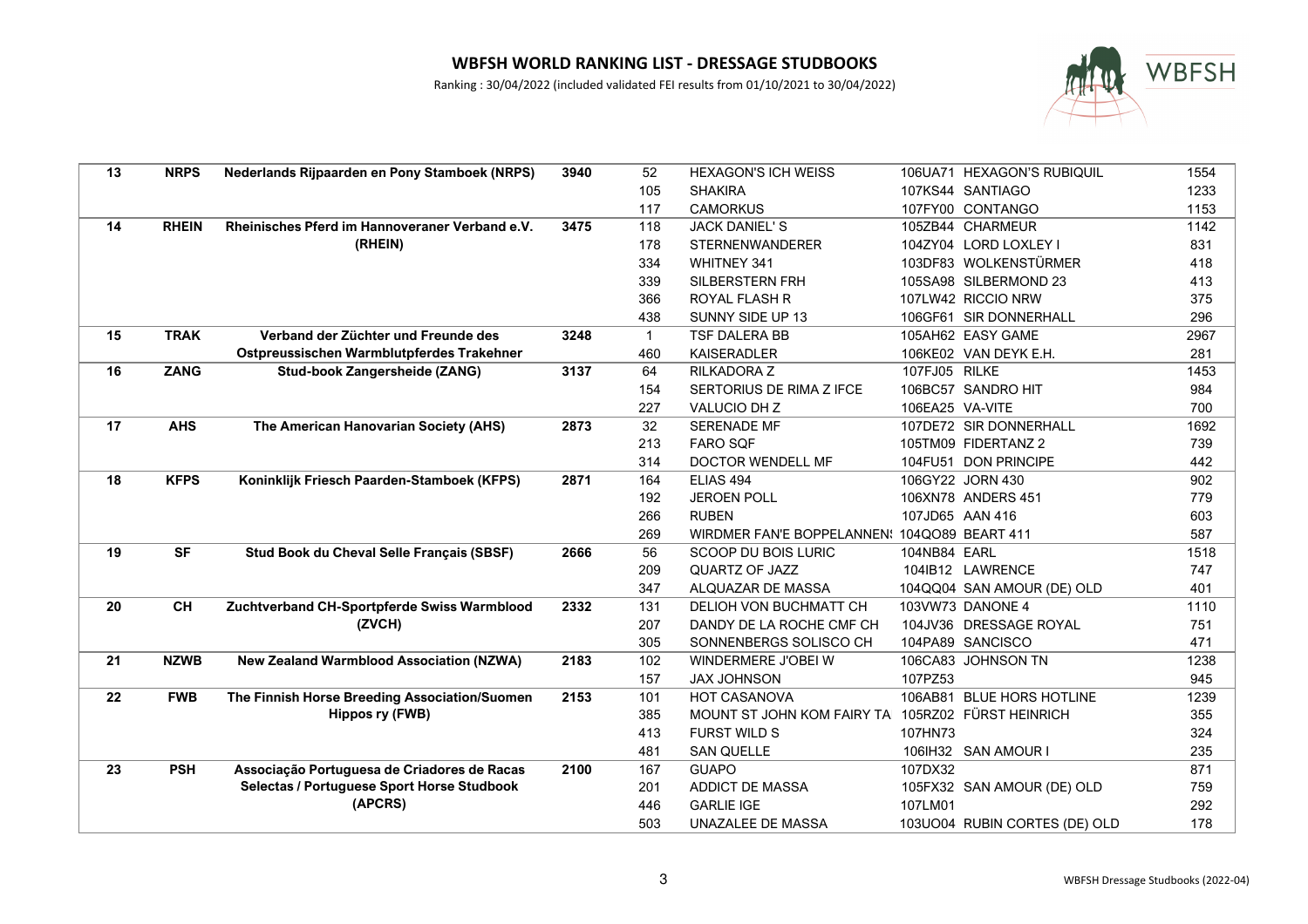

| 24 | <b>KWPN NA</b> | <b>KWPN of North America, Inc. (KWPN NA)</b>         | 2038 | 138 | F.J. RAMZES                                  |                 | 105XR86 JUVENTUS             | 1083 |
|----|----------------|------------------------------------------------------|------|-----|----------------------------------------------|-----------------|------------------------------|------|
|    |                |                                                      |      | 216 | <b>DIXIE WRF</b>                             | 104FU61 JAZZ    |                              | 727  |
|    |                |                                                      |      | 485 | <b>FINALE</b>                                |                 | 107IG64 CONTESTER II         | 228  |
| 25 | <b>TAF</b>     | Trakehner Avlsforbundet i Danmark (TAF)              | 1896 | 99  | <b>KIPLING TSF</b>                           | 105GZ46 HOFRAT  |                              | 1243 |
|    |                |                                                      |      | 244 | <b>ASTON MARTIN</b>                          |                 | 102ZM85 MONTEVERDI           | 653  |
| 26 | <b>HSH</b>     | Hungarian Sport Horse Studbook / Magyar              | 1489 | 214 | <b>ENYING</b>                                |                 | 103XS45 BALOU DU ROUET       | 735  |
|    |                | Sportlótenyésztok Országos Egyesülete (MSLT)         |      | 270 | <b>FYRCA</b>                                 | 106Cl21 LEONCE  |                              | 580  |
|    |                |                                                      |      | 507 | <b>DONNA FRIDERIKA</b>                       |                 | 105EQ76 DON FREDERICO        | 174  |
| 27 | <b>AWHA</b>    | <b>Australian Warmblood Horse Association (AWHA)</b> | 1437 | 67  | <b>ARISTEDE</b>                              |                 | 105BU63 AACHIMEDES           | 1437 |
| 28 | <b>ABPSL</b>   | Associação Brasileira dos Criadores do Cavalo        | 1323 | 130 | <b>FAMOUS DO VOUGA</b>                       |                 | 106TF02 RIOPELE              | 1113 |
|    |                | Puro Sangue Lusitano (ABPSL)                         |      | 491 | XAPARRO DO VOUGA                             |                 | 103CB53 MARFIM DO TOP        | 210  |
| 29 | <b>ZfDP</b>    | Zuchtverband für Deutsche Pferde e.v. (ZfDP)         | 1311 | 86  | <b>GREEK AIR</b>                             |                 | 106DM46 I.P.S. GRIBALDI      | 1311 |
| 30 | <b>CDE</b>     | Asociación Nacional de Criadores del Caballo de      | 1288 | 237 | <b>ESTOQUE</b>                               |                 | 104QO85 AZUCAR DA CARNICEIRA | 665  |
|    |                | <b>Deporte Español (ANCADES)</b>                     |      | 402 | <b>SPIRIT JM</b>                             |                 | 103XW38 UCALERO C            | 339  |
|    |                |                                                      |      | 456 | DE YAKARE                                    |                 | 103VT61 CACIQUE QUIN         | 284  |
| 31 | <b>NZHS</b>    | <b>New Zealand Hanoverian Society (NZHS)</b>         | 1246 | 348 | <b>LETTY LEI EDH</b>                         | 105XF54 LIMONIT |                              | 398  |
|    |                |                                                      |      | 422 | NSC TIMBERMILL PREQUEL                       |                 | 107QX17 PRESTIGE VDL         | 307  |
|    |                |                                                      |      | 466 | <b>APHRODITE</b>                             |                 | 106IE59 ANAMOUR              | 274  |
|    |                |                                                      |      | 469 | <b>RAUKURA SATORI</b>                        |                 | 104PL34 DE NIRO 6            | 267  |
| 32 | <b>AES</b>     | Anglo European Studbook (AES)                        | 1120 | 128 | <b>INTO THE BLUE</b>                         |                 | 104QG61 UBLESCO              | 1120 |
| 33 | <b>HHSA</b>    | Hanoverian Horse Society of Australia (HHSA)         | 1116 | 129 | <b>FERERRO CHOCOLATE BOX</b>                 |                 | 104EK12 FERRERO ROCHER       | 1116 |
| 34 | <b>PZHK</b>    | <b>Polish Horse Breeders Association (PZHK)</b>      | 862  | 416 | <b>BREAKDANCE</b>                            | 105FK24 FRED    |                              | 322  |
|    |                |                                                      |      | 490 | <b>CARDAMON</b>                              | 105JN33         |                              | 222  |
|    |                |                                                      |      | 501 | <b>RON</b>                                   |                 | 104QQ32 SAMBA HIT II         | 181  |
|    |                |                                                      |      | 526 | <b>STERNIK</b>                               |                 | 105ZA25 CONTENDOR            | 137  |
| 35 | SR-OLD N/      | <b>International Sporthorse Registry Oldenburg</b>   | 832  | 237 | <b>DERBY</b>                                 |                 | 104WD26 DONNERWERTH          | 665  |
|    |                | <b>Registry North America (ISREG)</b>                |      | 509 | <b>FAOLAN</b>                                |                 | 105AH42 FREESTYLE            | 167  |
| 36 | <b>SBS</b>     | Stud-book sBs, Le Cheval de Sport Belge (SBS)        | 725  | 217 | D QUARTERBOY VH BLOEMENH( 106VF90 QUATERBACK |                 |                              | 725  |
| 37 | <b>AWÖ</b>     | Arbeitsgemeinschaft für Warmblutzucht in             | 697  |     |                                              |                 |                              |      |
|    |                | Österreich (AWÖ)                                     |      | 229 | <b>DON ALFREDO</b>                           |                 | 106WB07 DESTANO              | 697  |
| 38 | <b>AWR</b>     | American Warmblood Registry & North American         | 611  |     |                                              |                 |                              |      |
|    |                | <b>Sportpony Registry (AWR)</b>                      |      | 263 | <b>WGANGSTER GIRL</b>                        | 106SC45 SIEGER  |                              | 611  |
| 39 | <b>ESH</b>     | <b>Estonian Sport Horse Breeders Society/Eesti</b>   | 586  | 422 | LANDY'S AKVAREL                              |                 | 103KA33 LANDCRUISER          | 307  |
|    |                | Sporthoubuste Kasvatatjate Selte (ESHA)              |      | 462 | <b>ROMANTIKA</b>                             |                 | 104KB23 ROMANOV              | 279  |
| 40 | <b>SCSL</b>    | Stud-book du Cheval de Selle Luxembourgeois          | 520  |     |                                              |                 |                              |      |
|    |                | (SCSL)                                               |      | 290 | <b>STAR WARS</b>                             |                 | 103GH88 SHOW STAR            | 520  |